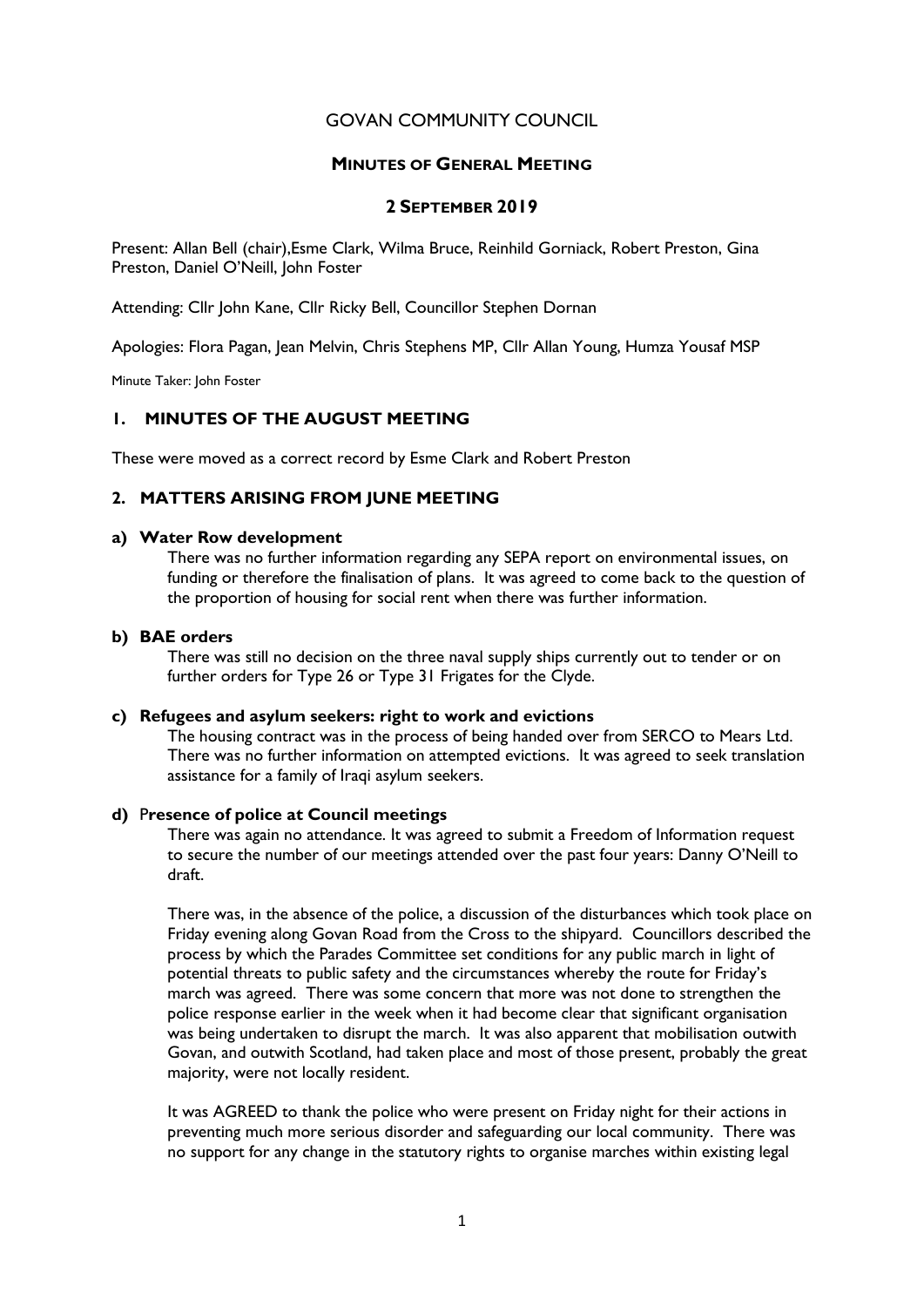provisions – although it was hoped that greater foresight might be exercised in negotiating routes and times of marches.

## e) Govan Fair Association

It was agreed to return to the issue of strengthening the Committee when our Vice Chair was in attendance.

### f) Blocked gullies and road flooding

The gullies at 233 to 235 Langlands Road continued blocked and the road flooded.

## g) Rangers Community Forum

There had been no meeting over the past month.

#### h) Petition on legal position of pre-1989 Housing Association tenants

The petition would close on 16 September and members were asked to sign and ask friends to sign. There was a direct link on the Community Council website. The Petition number was PE01743 at http://www.parliament.scot/GettingInvolved/Petitions/scottishsecuretenants. The Evening Times had published a small article the preceding Monday.

### i) Consultation on the Transport (Scotland) Bill

There had still been no response from our MSP Humza Yousaf to the letter on the Transport Bill and urging support for full municipal control of bus transport with the requisite government funding. Daniel O'Neill reported that amendments had been passed at the committee stage of the bill in favour of both direct Council ownership of services and arms-length operation. The Scottish government had, however, opposed direct municipal ownership and the Bill still had to return to Parliament. He also noted that the First Group had decided to shed their bus services in Scotland and that two local authorities were already examining the possibility of taking them over.

## j) Paving of Govan Road and Burleigh Street area: issues about access on Pearce Lane, Central Govan

 Councillor Kane reported that as a result of his intervention on the issue of access for Cleansing lorries to Beild Housing LES had lodged a TRO for double yellow lines along the south side of the lane.

#### k) Elder Park

While action had been taken to clear and improve the Lady Elder garden, there appeared to have been only one cutting of the grass in the park this year – causing youth football teams to relocate their training sessions elsewhere.

### l) Cleaning of closes in Elderpark HA areas

Wilma reported that the cleaning service still left much to be desired.

#### m) Paul Macalinden: concerts

There would be a further Concert in Govan St Mary's on 12 September.

#### n) Unclaimed pension credit meeting 16 August

Over 50 had attended a very worthwhile briefing meeting.

#### m) Quad bikes

Our Chair reported a very dangerous incident on the Cycle Path the previous week caused by an illegally ridden quad bike.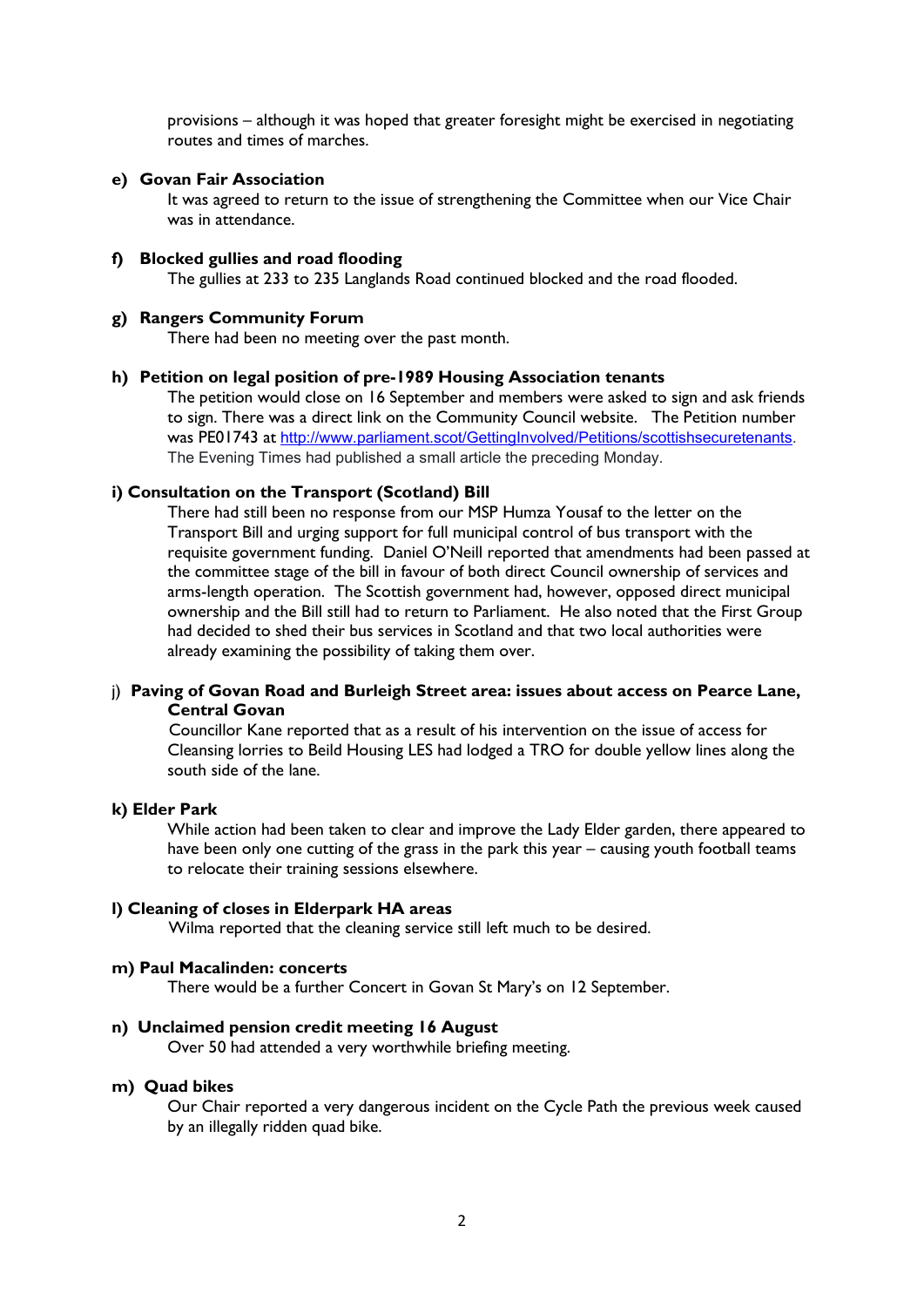## 4. COMMUNITY COUNCIL ORGANISATION

#### a) Strategy meeting

Arrangements were in place for the meeting on Friday 6 September starting at 6 p.m. in the Board Room of Elderpark Workspace. The focus would be on two issues: Cleansing Services in Govan and the feasibility of the running of bus services by the City Council. Chris Stephens MP had confirmed attendance. All elected members were asked to attend. Our MSP had given his apologies.

For Cleansing services David Russell and Douglas Gellen would attend. A briefing was promised by the GMB but had not yet been received. For Bus Transport Bruce Kiloh was attending for the SPTE. Allan Bell would chair and Danny O'Neill act as facilitator for the discussions. It was agreed to extend an invitation to the Housing Associations.

#### b) Govan Letter

A draft list of topics was circulated and, in general, agreed. It was hoped to have a full draft available for the October meeting.

The Minute Secretary had not yet had time to recover the full run of issues back to the 1980s as requested by Ian McCracken.

#### c) Computing equipment

Our Secretary had the form for the application for funding from the City Council to cover the £500 cost of a laptop plus printer/scanner to Democratic Services.

## d) Preparation for the October AGM

Our Treasurer and our Chair were taking responsibility to ensure that audited accounts were laid before the AGM. We would be electing officers for the forthcoming year.

## 5. PLANNING

There were two renewal applications: one for the all-night opening of McDonalds and the other for a Traders licence – both on Helen Street. There was no objection.

Carwash on the former site of the Tall Cranes pub on Craigton Road: questions were asked whether planning permission was required. Councillors took note.

## 6. CORRESPONDENCE AND SECRETARY'S REPORT

Our Secretary reported that £500,000 had been allocated by the Scottish government for the refurbishment of the Elder Park Library and specifically for the creation of a community facility in the basement. There had also been an allocation of £1.5m from the City Council for remedial work for a site that would allow relocation from Water Row.

Civic reception for community councillors on Tuesday 17 September. This was being organised by Democratic Services and the City Council to mark the contribution of Community Councils. Four places had been allocated.

# 7. REPORTS FROM ELECTED MEMBERS

Most issues were covered in the course of the meeting